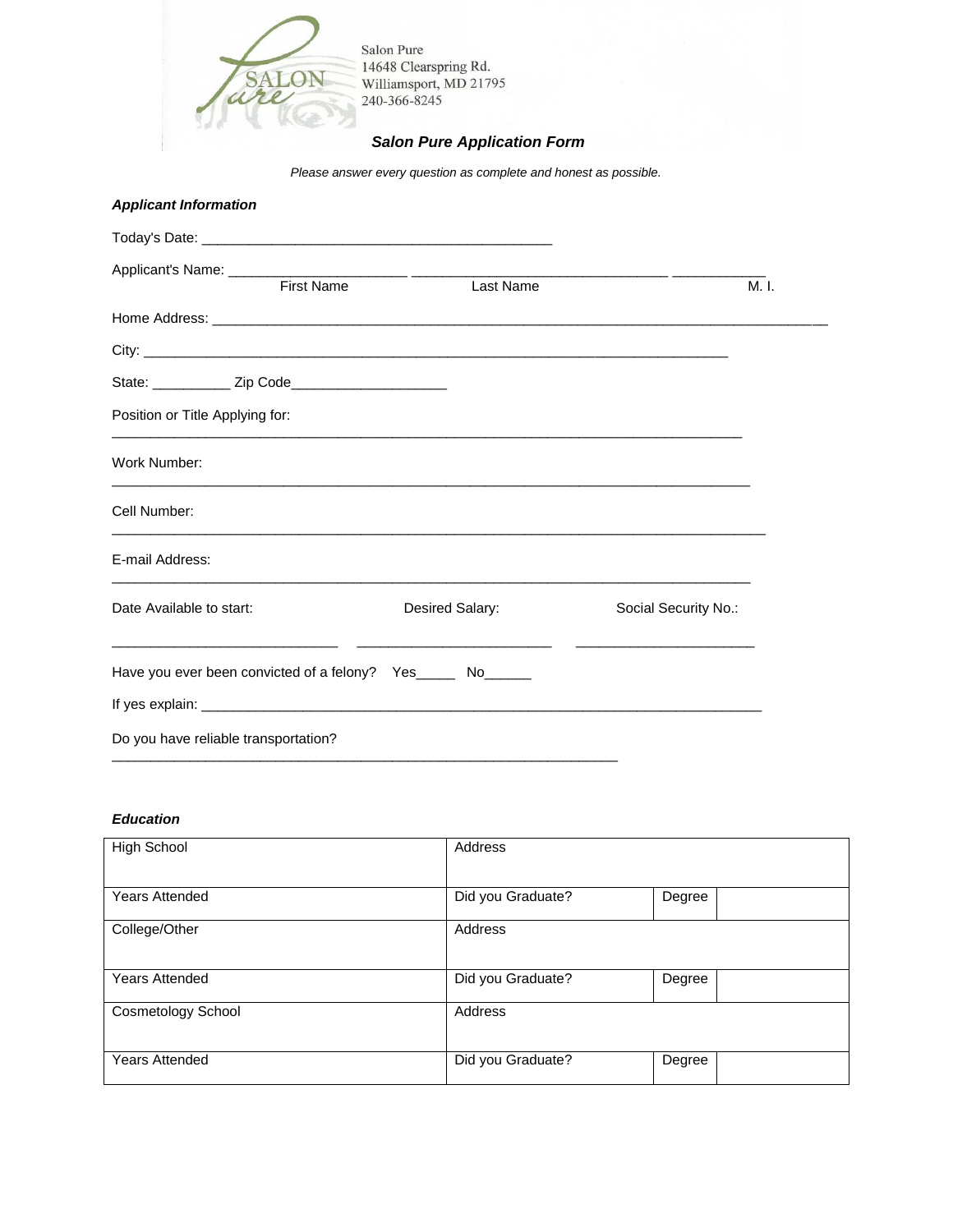

Salon Pure 14648 Clearspring Rd.<br>Williamsport, MD 21795<br>240-366-8245

# *References*

Please list three professional references

| <b>Full Name</b> | Relationship |
|------------------|--------------|
| Company          | Phone        |
| Address          |              |
| Full Name        | Relationship |
| Company          | Phone        |
| Address          |              |
| Full Name        | Relationship |
| Company          | Phone        |
| Address          |              |

# *Previous Employment*

| Company                                                                   |                           | Phone            |  |  |
|---------------------------------------------------------------------------|---------------------------|------------------|--|--|
| <b>Address</b>                                                            |                           | Supervisor       |  |  |
| Job Title                                                                 | <b>Starting Salary \$</b> | Ending Salary \$ |  |  |
| Responsibilities                                                          |                           |                  |  |  |
| From<br>To                                                                | Reason for Leaving        |                  |  |  |
| May we contact your previous supervisor for a reference? Yes              | <b>No</b>                 |                  |  |  |
| Company                                                                   |                           | Phone            |  |  |
| Address                                                                   |                           | Supervisor       |  |  |
| Job Title                                                                 | <b>Starting Salary \$</b> | Ending Salary \$ |  |  |
| Responsibilities                                                          |                           |                  |  |  |
| To<br>From                                                                | Reason for Leaving        |                  |  |  |
| May we contact your previous supervisor for a reference? Yes<br><b>No</b> |                           |                  |  |  |
| Company                                                                   |                           | Phone            |  |  |
| Address                                                                   |                           | Supervisor       |  |  |
| Job Title                                                                 | <b>Starting Salary \$</b> | Ending Salary \$ |  |  |
| Responsibilities                                                          |                           |                  |  |  |
| To<br>From                                                                | Reason for Leaving        |                  |  |  |
| May we contact your previous supervisor for a reference? Yes<br>No        |                           |                  |  |  |